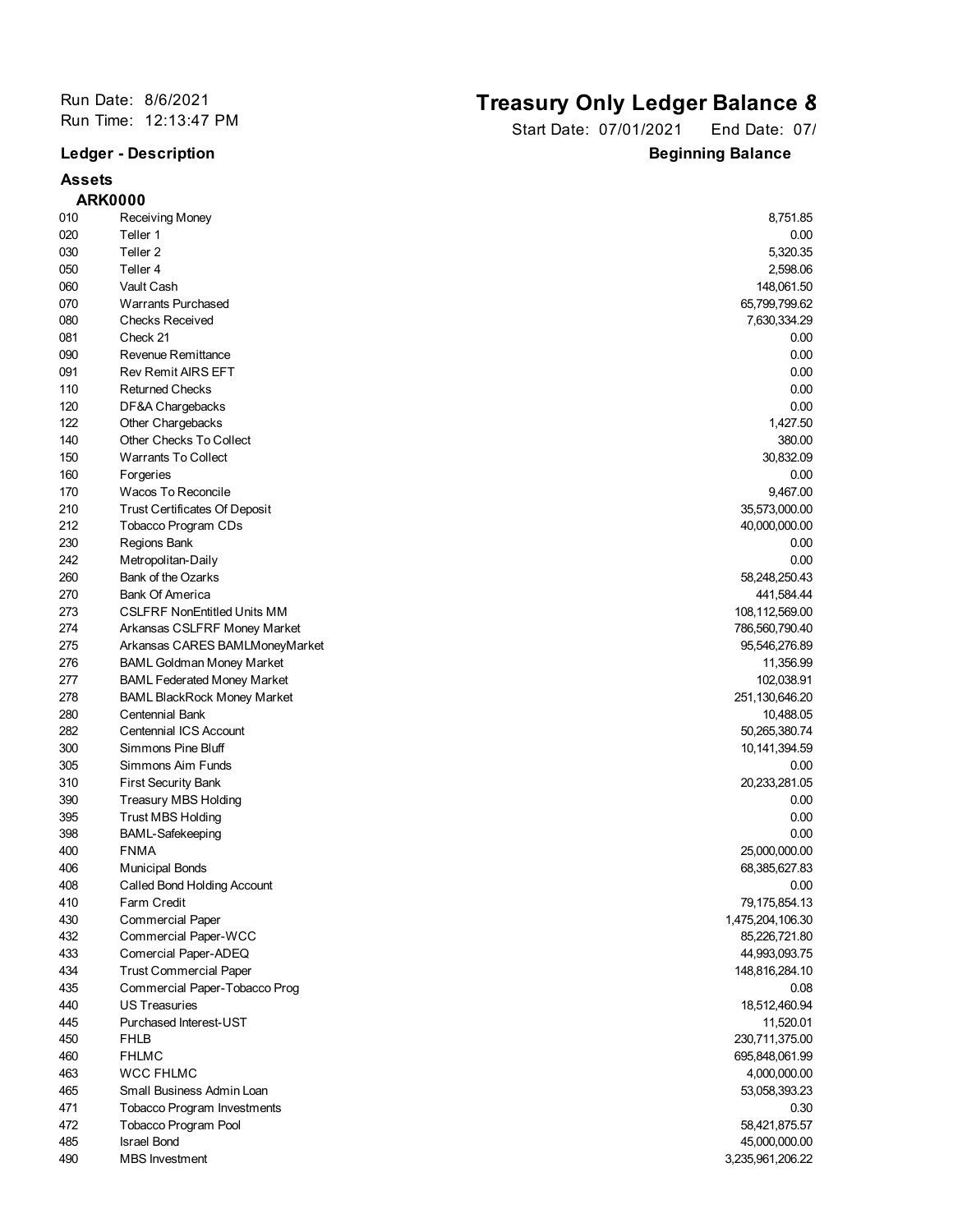| 491 | MBS Purchased Interest     | 157.131.21   |
|-----|----------------------------|--------------|
| 495 | Trust MBS                  | 8,394,406.33 |
| 565 | <b>SBA Holding Account</b> | 0.00         |

*Grand Total* **<b>2006**,892,148.74 **Total for Fund: ARK0000 <b>22000 7,806,892,148.74** *Total for Assets* **2006,892,148.74** 565 SBA Holding Account 0.00 495 Trust MBS 8,394,406.33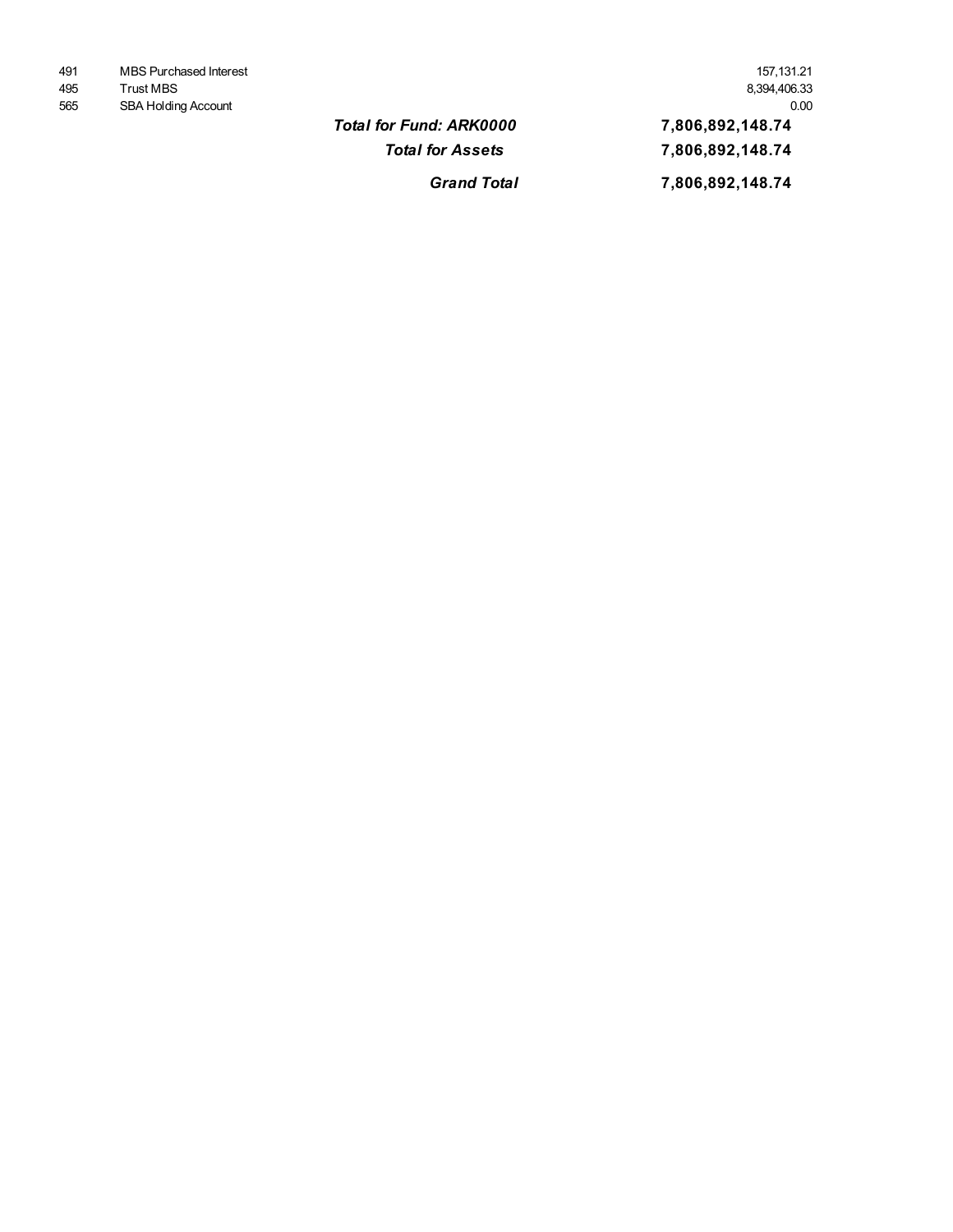| . Activity | Page: |  |
|------------|-------|--|
| '31/2021   | User: |  |

**Credits**

**Debits Ending Balance**

| 97,998.53        | 101,544.53        | 5,205.85          |
|------------------|-------------------|-------------------|
| 0.00             | 0.00              | 0.00              |
| 0.00             | 112.00            | 5,208.35          |
| 0.00             | 212.23            | 2,385.83          |
| 0.00             | 0.00              | 148,061.50        |
| 2,162,705,495.80 | 2,220,173,449.00  | 8,331,846.42      |
| 29,994.59        | 7,660,328.88      | 0.00              |
| 83,907,558.92    | 83,907,558.92     | 0.00              |
| 0.00             | 0.00              | 0.00              |
| 950,039,069.04   | 950,039,069.04    | 0.00              |
| 0.00             | 0.00              | 0.00              |
| 183,017.32       | 179,295.35        | 3,721.97          |
| 47,571.38        | 5,248.27          | 43,750.61         |
| 0.00             | 0.00              | 380.00            |
| 0.00             | 0.00              | 30,832.09         |
| 0.00             | 0.00              | 0.00              |
| 103,483.33       | 110,454.48        | 2,495.85          |
| 42,963,000.00    | 69,423,000.00     | 9,113,000.00      |
| 40,000,000.00    | 40,000,000.00     | 40,000,000.00     |
| 0.00             | 0.00              | 0.00              |
| 0.00             | 0.00              | 0.00              |
| 5,266.28         | 0.00              | 58,253,516.71     |
| 4,835,635,469.12 | 4,836,041,483.84  | 35,569.72         |
| 520.56           | 107,617,927.00    | 495, 162.56       |
| 7,580.87         | 686,580.30        | 785,881,790.97    |
| 1,999.89         | 2,656,650.70      | 92,891,626.08     |
| 0.24             | 0.00              | 11,357.23         |
| 2.11             | 0.00              | 102,041.02        |
| 854,002,418.25   | 907,000,000.00    | 198, 133, 064. 45 |
| 1.12             | 0.00              | 10,489.17         |
| 5,369.60         | 0.00              | 50,270,750.34     |
| 139,258,953.48   | 139, 196, 770. 25 | 10,203,577.82     |
| 0.00             | 0.00              | 0.00              |
| 4,296.11         | 0.00              | 20,237,577.16     |
| 56,333,249.41    | 56,333,249.41     | 0.00              |
| 0.00             | 208,635.73        | $-208,635.73$     |
| 7,222,396,702.54 | 7,222,396,702.54  | 0.00              |
| 0.00             | 0.00              | 25,000,000.00     |
| 0.00             | 11,941.05         | 68,373,686.78     |
| 338,262.35       | 338,262.35        | 0.00              |
| 0.00             | 0.00              | 79,175,854.13     |
| 5,366,619,361.37 | 5,377,571,428.62  | 1,464,252,039.05  |
| 43,978,825.00    | 44,980,755.56     | 84,224,791.24     |
| 0.00             | 0.00              | 44,993,093.75     |
| 120,634,099.48   | 121,678,908.29    | 147,771,475.29    |
| 0.00             | 0.00              | 0.08              |
| 0.00             | 0.00              | 18,512,460.94     |
| 0.00             | 0.00              | 11,520.01         |
| 0.00             | 0.00              | 230,711,375.00    |
| 1,548.60         | 0.00              | 695,849,610.59    |

139,334,870.06 43,146,990.32 3,332,149,085.96

0.00 0.00 45,000,000.00 13,953.79 4,346,975.58 54,088,853.78 0.00 0.00 0.30 1,169,920.30 2,332,107.30 51,896,206.23 0.00 0.00 4,000,000.00